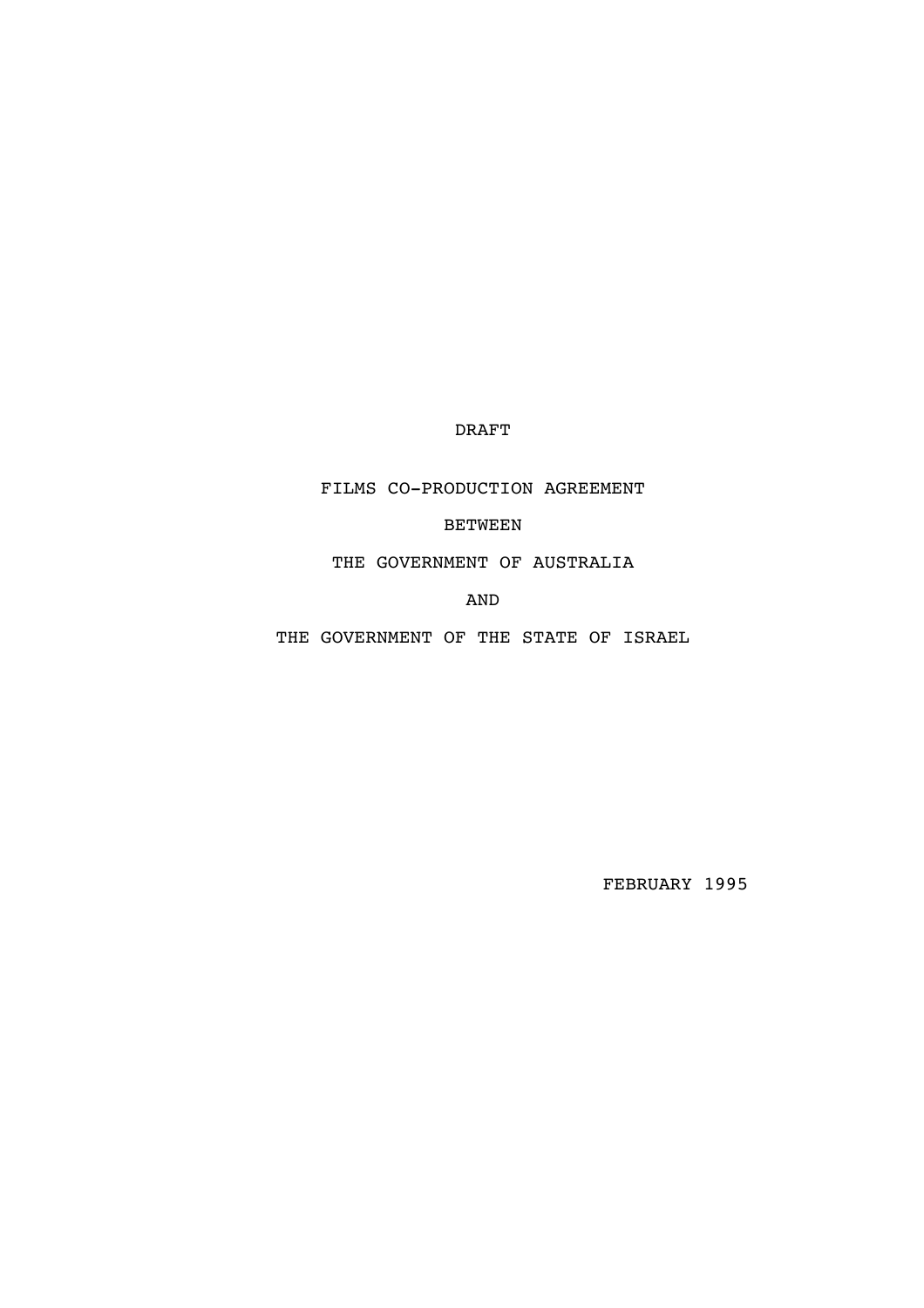The Government of Australia and the Government of the State of Israel ("the Parties");

CONSIDERING that the film industries of their two countries will benefit from closer mutual co-operation in the production of films; and

CONSIDERING that films capable of enhancing the prestige of the film industries of the two countries should benefit from the provisions of this Agreement;

Have agreed as follows:

## ARTICLE 1

#### DEFINITIONS

For the purposes of this Agreement:

- (1) "competent authority" means the authority designated as such by each Party.
- (2) "co-producer" means the national or nationals of a Party involved in the making of a co-production film;
- (3) "co-production film" means a film made by one or more nationals of one Party in conjunction with one or more nationals of the other Party and shall also mean a film made by one or more nationals of one Party in conjunction with one or more nationals of the other Party and one or more nationals of another country with which either Party has signed a co-production treaty. A reference in this Agreement to a co-production film shall also be read as including a proposed co-production film;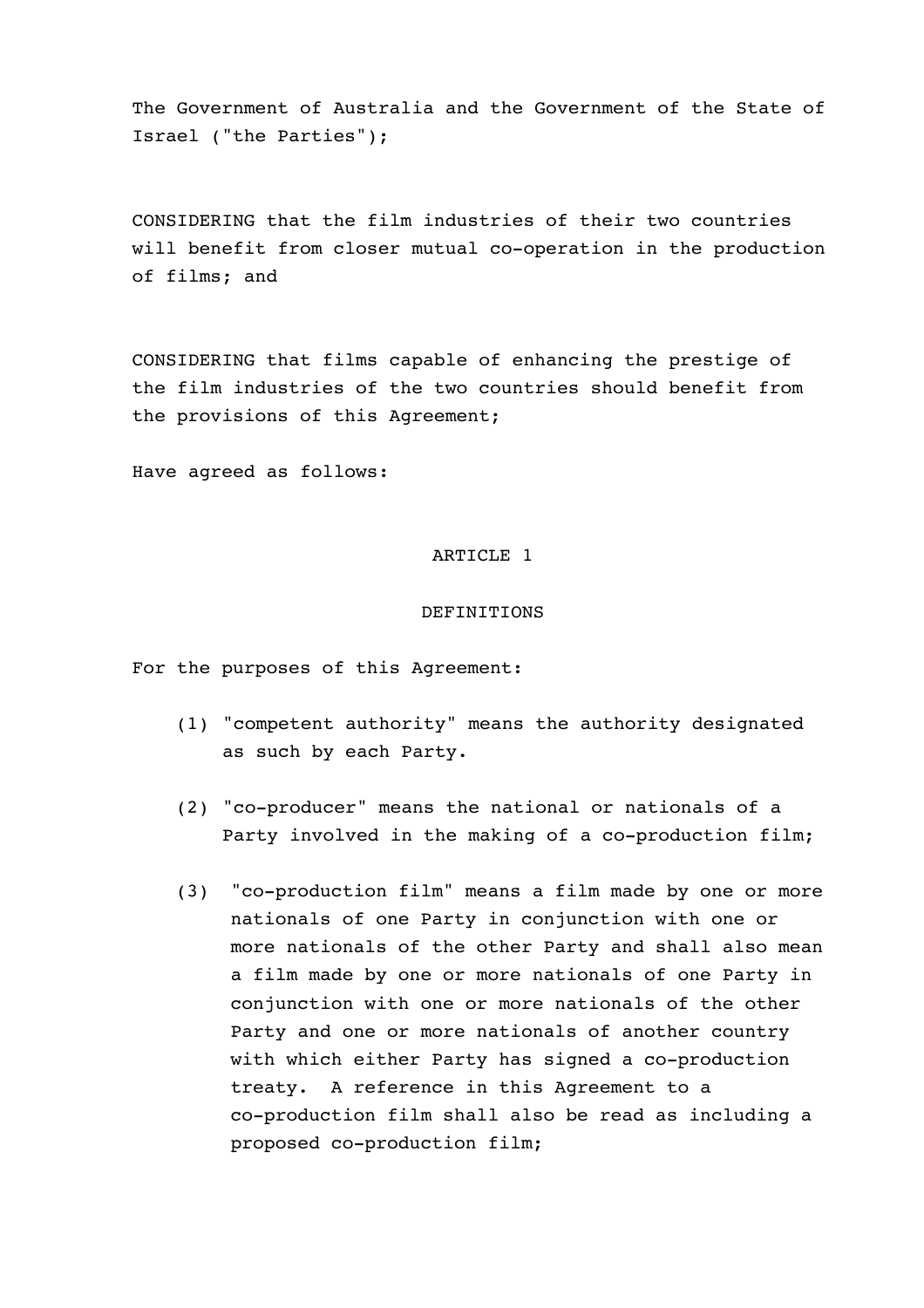- (4) "film" means an aggregate of images, or of images and sounds, embodied in any material but does not include an item which is outside the scope of the legislation of either Party which governs the provision of benefits under international agreements relating to the co-production of films;
- (5) "national" means:
	- (a) in relation to Australia, an Australian citizen, a permanent resident of Australia or a company incorporated under Australia law;
	- (b) in relation to Israel, an Israeli citizen, a permanent resident of Israel or a company incorporated under Israeli law.

The term "Israeli citizen" shall mean an Israeli citizen as defined in the relevant Israeli laws and regulations who also permanently resides in Israel. The term "permanent resident of Israel" shall be defined according to the relevant Israeli laws and regulations; and

(6) "third co-producer" means the one or more nationals of another country (that country having entered into a co-production treaty with one of the Parties) who are involved in the making of a co-production film.

#### ARTICLE 2

### OVERRIDING AIM

An overriding aim of this Agreement shall be to ensure that an overall balance is achieved as regards:

(a) the contribution of the nationals of each Party to the production costs of all films;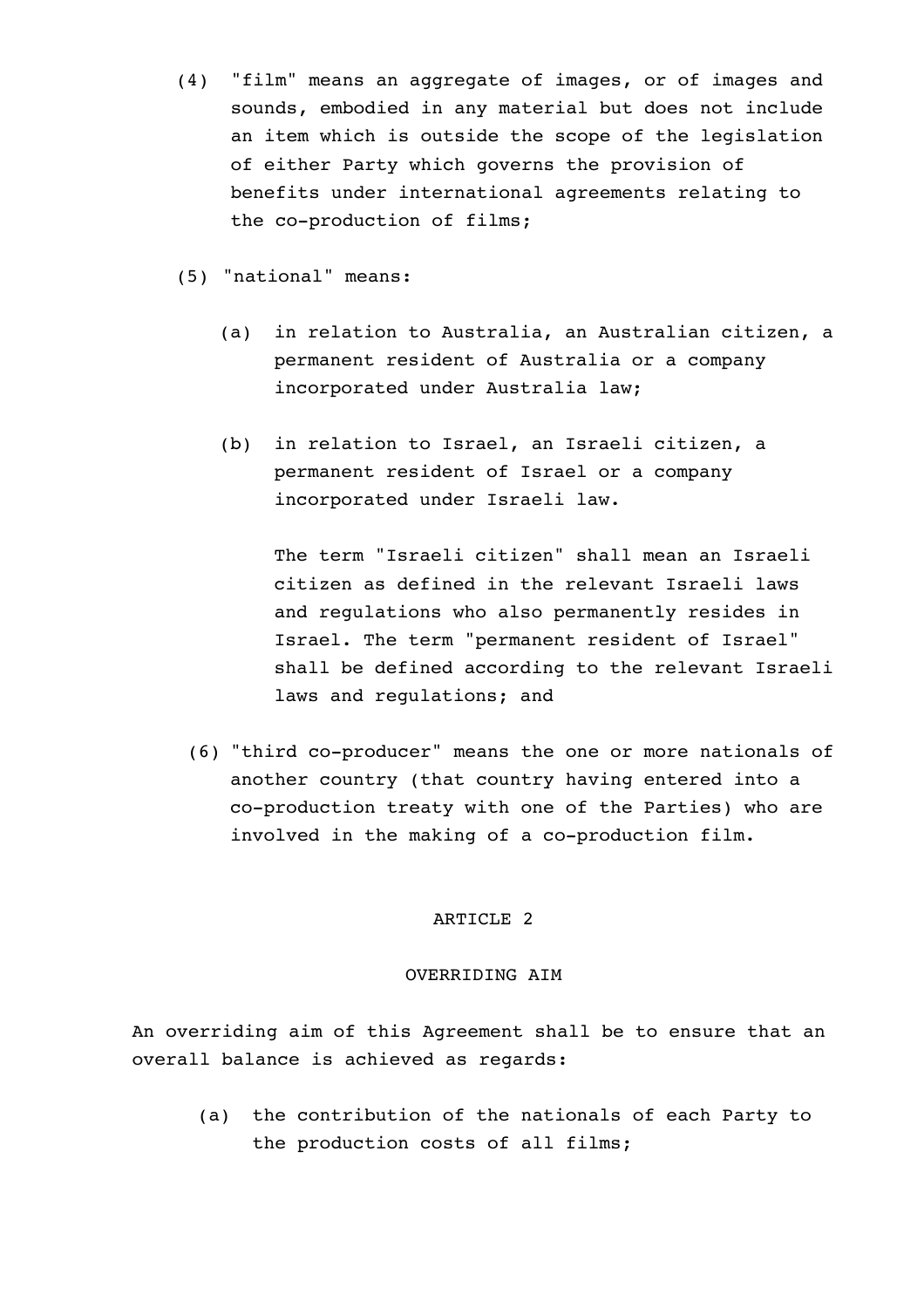- (b) the usage of studios and laboratories of the two Parties;
- (c) the employment of nationals of the two Parties as creative, craft and technical personnel, measured on a straight head count basis; and
- (d) the participation of nationals of the two Parties in each of the major creative, craft and technical categories and, in particular, that of the writer, director and lead cast.

## APPROVAL OF A CO-PRODUCTION FILM

1. The competent authorities, acting jointly, may approve a co-production film which complies with the requirements set down in the Annex to this Agreement.

2. In deciding whether an approval should be granted the competent authorities shall, in addition to the requirements set down in the Annex, take into account the overriding aim of the Agreement and their own policies and guidelines.

3. Subject to any departures permitted by the competent authorities when granting the approval, an approval shall be subject to the condition that the requirements set down in the Annex are satisfied. An approval may also be subject to more detailed conditions framed to ensure satisfaction of those requirements and other conditions framed to achieve the overriding aim of this Agreement and the policies and guidelines of the competent authorities.

4. Should the competent authorities disagree about whether an approval should be granted or made subject to a condition, the approval shall not be granted.

5. An approval shall be in writing and shall specify the conditions upon which it is granted.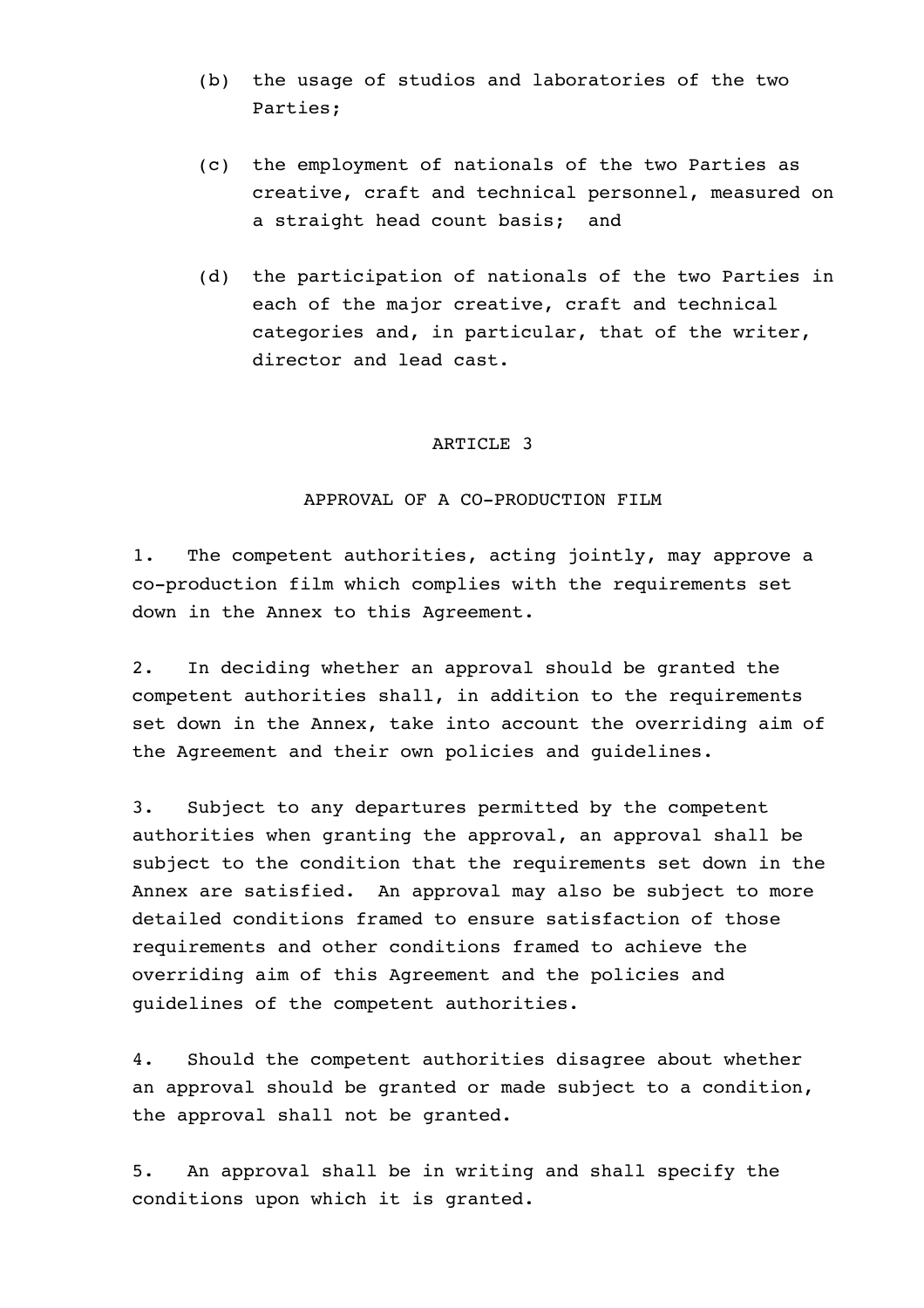### BENEFITS ACCORDED TO NATIONAL FILMS TO BE ACCORDED

A co-production film made or being made in accordance with an approval pursuant to this Agreement shall be entitled to the full enjoyment of all the benefits which it would be accorded under the laws and regulations of a Party in force from time to time as if it was a national film of that Party.

### ARTICLE 5

## EXEMPTION OF EQUIPMENT FROM IMPORT DUTIES AND TAXES

Each of the Parties shall permit, in accordance with its legislation, temporary admission, free of import duties and taxes, of cinematographic equipment for the making of approved co-production films.

### ARTICLE 6

## PERMISSION TO ENTER AND REMAIN IN COUNTRY

Each of the Parties shall permit the nationals of the other country and citizens of the country of any third co-producer to enter and remain in its territory for the purpose of making or exploiting an approved co-production film, subject to the requirement that they comply with the laws and regulations relating to entry and residence.

## ARTICLE 7

### PUBLIC EXHIBITION

The approval of a co-production film by the competent authorities shall not bind the relevant authorities of either country to permit the public exhibition of the resulting film.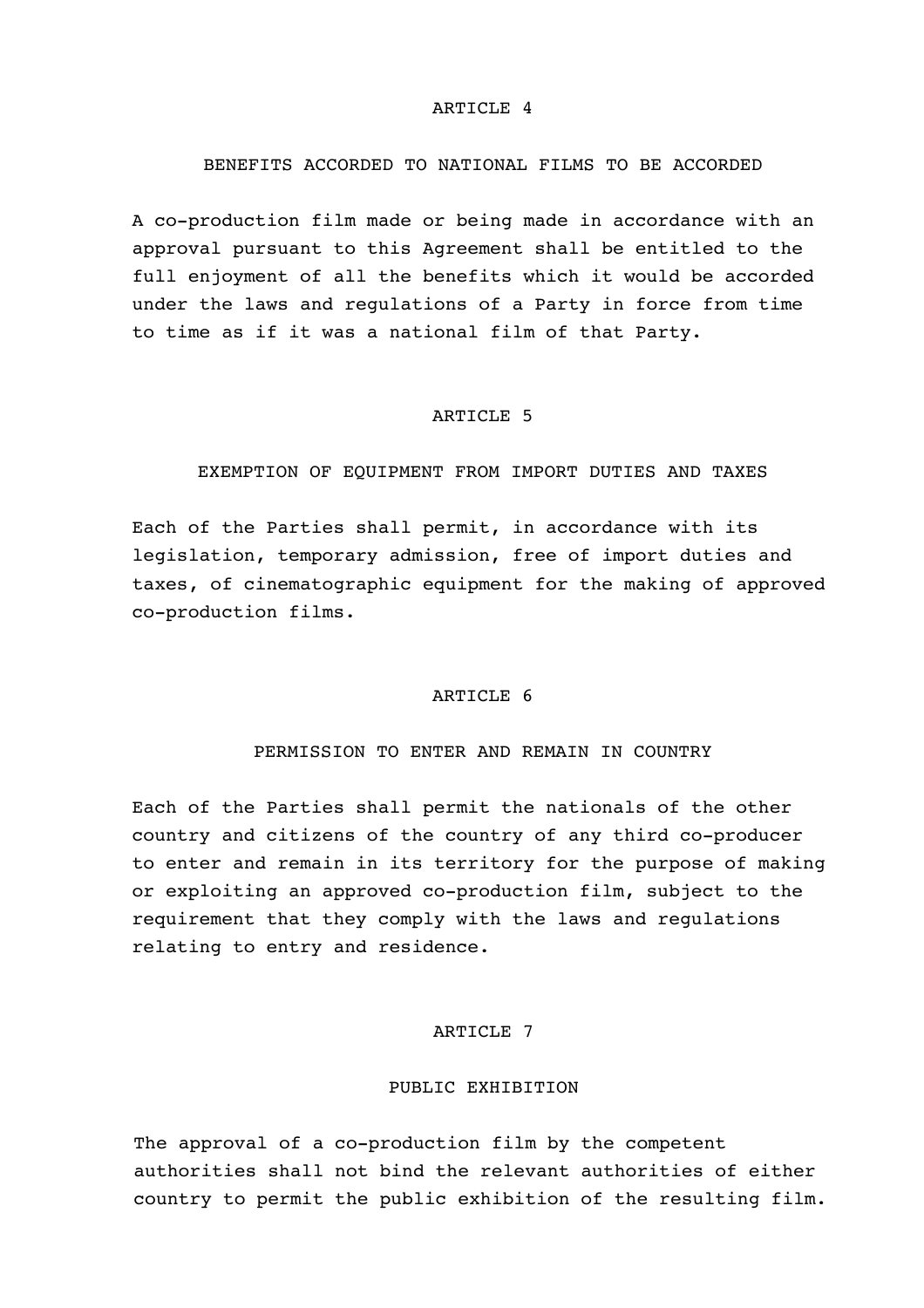#### MIXED COMMISSION

There shall be a Mixed Commission composed of an equal number of representatives of each of the Parties. Its role shall be to supervise and review the operation of this Agreement, including the achievement of the overriding aim set down in Article 2, and to make any proposals considered necessary for any modification of the Agreement. The meetings of the Commission shall be held alternately in Sydney and in Jerusalem, or at a venue which is mutually agreed by both parties. It shall meet eighteen months after the date of entry into force of this Agreement, and thereafter within six months of a request to meet being made by either Party.

# ARTICLE 9

#### AMENDMENT OF THE ANNEX

Enclosed as an Annex to this Agreement are the agreed working rules for film co-productions between the parties.

The provisions of the Annex to this Agreement may be amended by the mutual consent in writing of the competent authorities, after consultation with the Mixed Commission, provided that these amendments do not conflict with other provisions of this Agreement.

#### ARTICLE 10

#### ENTRY INTO FORCE

This Agreement, shall enter into force upon exchange of notes stating that the procedures required for giving effect to the Agreement have been satisfied.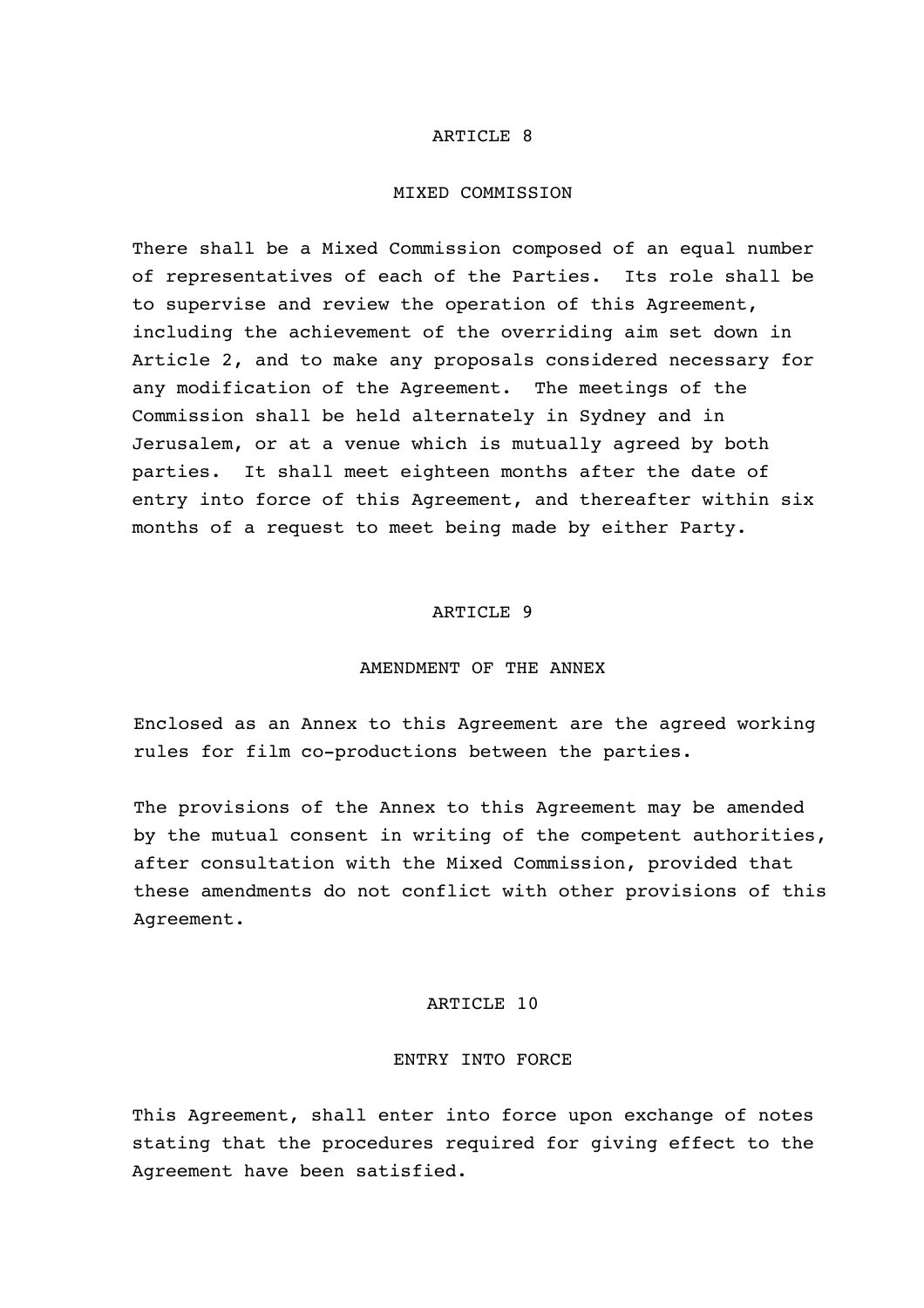### TERMINATION

1. This Agreement shall remain in force initially for a period of three years from the date of its entry into force. Either Party may terminate it by giving written notice to the other Party at least six months before the end of that period and the Agreement shall then terminate at the end of the three years. If no such notice is given the Agreement shall automatically remain in force for successive periods each of three years, unless written notice to terminate is given by either Party at least six months before the end of any period of three years, in which case it shall terminate at the end of that period.

2. Notwithstanding termination of the Agreement pursuant to paragraph 1 of this Article, this Agreement shall continue in force in respect of any film made in accordance with an approval granted by the competent authorities under the Agreement prior to that termination.

In witness whereof, the undersigned, being duly authorised thereto by their respective Governments, have signed this Agreement.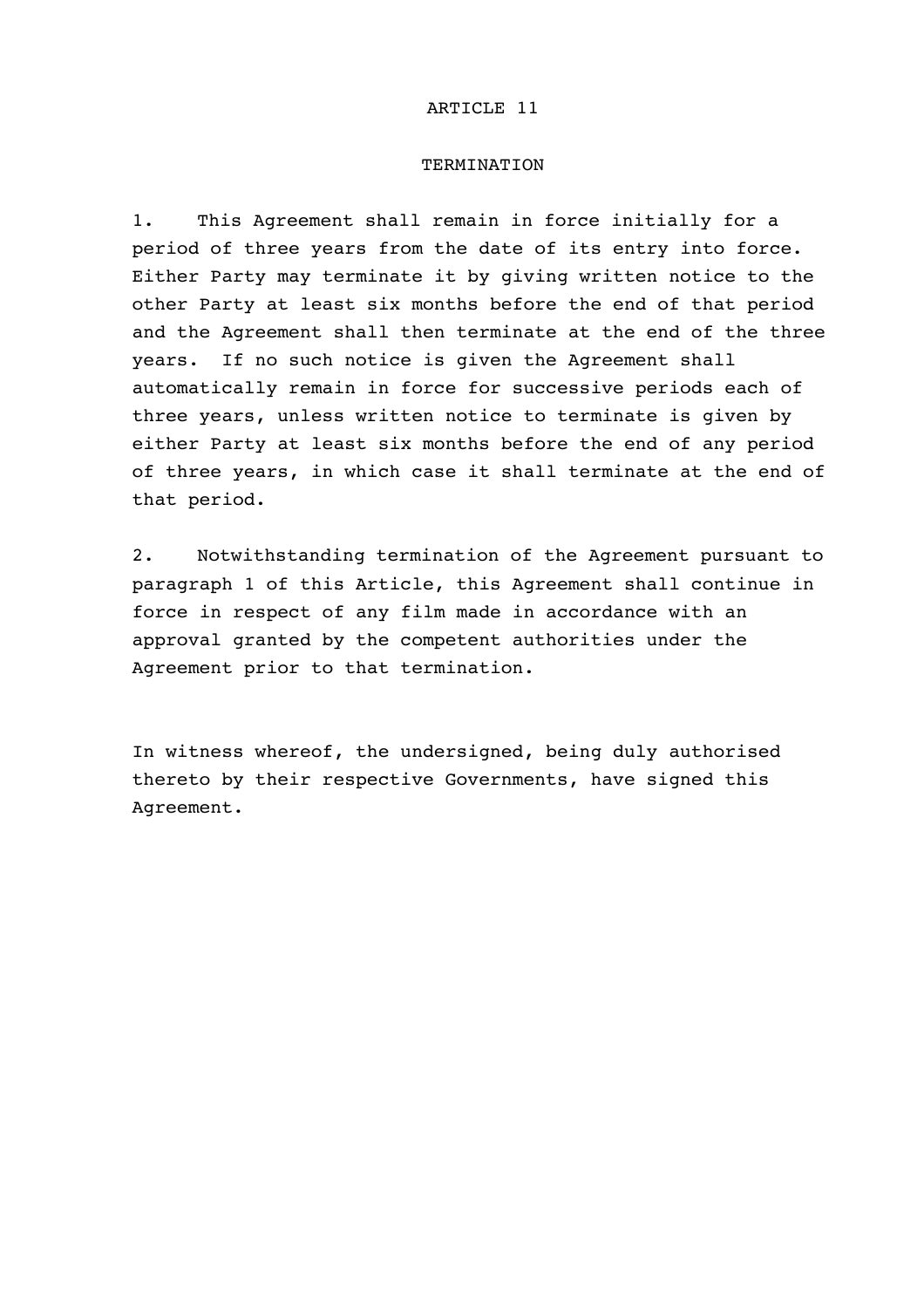| Done in duplicate at                 | this |
|--------------------------------------|------|
| day of                               | 199  |
| which corresponds to the Hebrew date |      |

\_\_\_\_\_\_\_\_\_\_\_\_\_\_\_\_ day of \_\_\_\_\_\_\_\_\_\_\_\_\_\_\_\_\_\_\_\_\_\_\_\_\_\_\_

in the English and Hebrew languages, both texts being equally authentic.

(Title) (Title) For the Government of For the Government of Australia: the State of Israel: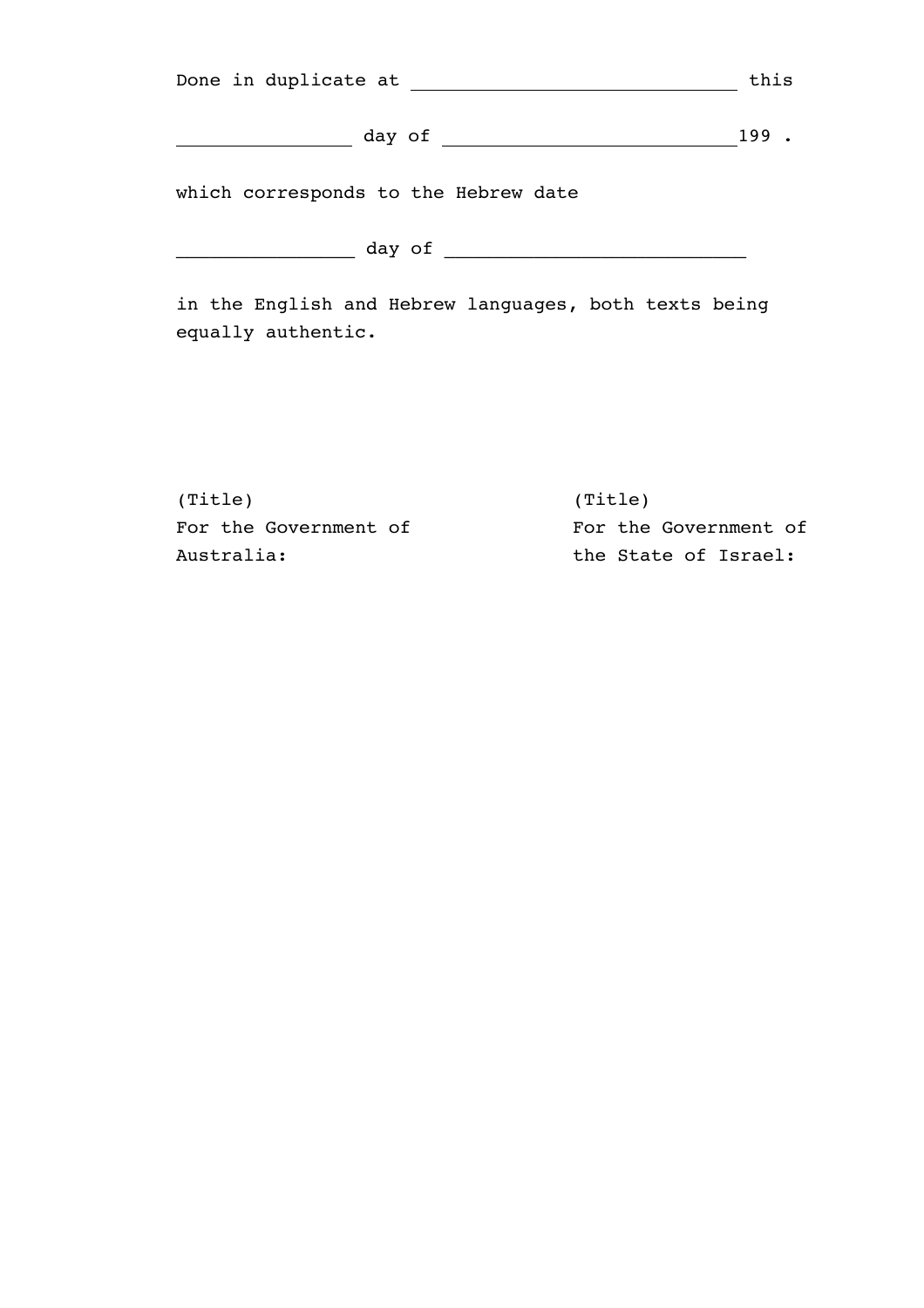1. (i) The film shall be made and processed up to the creation of the first release print in one or both of the **Parties** and/or, where there is a third co-producer, in that producer's country. Re-voicing may be carried out in one or both of the **Parties** and/or where there is a third co-producer, in that co-producer's country.

(ii) The majority of this work shall be carried out in the country of the co-producer which has the major financial participation. The competent authorities shall have the power to approve location filming in a country other than the countries of the participating co-producers.

(iii) Where location filming is to be carried out in a country other than that of the participating coproducers, citizens of that country may be employed as crowd artists, in small roles, or as additional employees whose services are necessary for the location work to be undertaken.

2. Subject to sub-paragraph 1(iii) of this Annex, individuals participating in the making of the film shall be nationals of a Party or, where there is a third co-producer, citizens of that co-producer's country. In exceptional circumstances, where script or financing dictates, restricted numbers of performers from other countries may be engaged.

3. (i) The Australian co-producer shall fulfil all the conditions relating to status which would be required to be fulfilled, if that producer were the only producer, in order for the production to be eligible as an Australian film.

(ii) The Israeli co-producer shall fulfil all of the conditions relating to status which would be required to be fulfilled, if that producer were the only producer, in order for the production to be eligible as an Israeli film.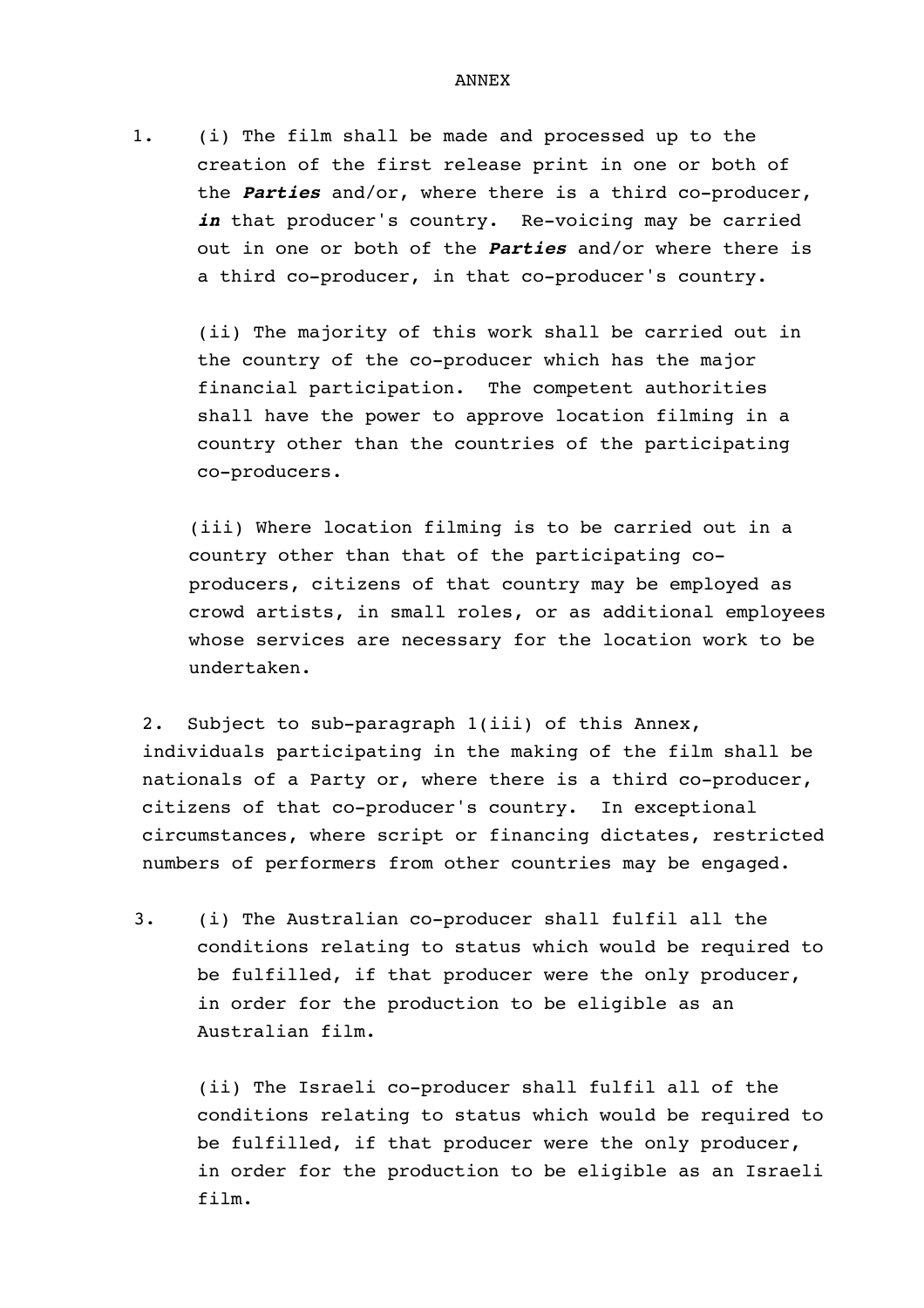(iii) Any third co-producer shall fulfil all the conditions relating to status which would be required to be fulfilled to produce a film under the terms of the co-production treaty in force between that co-producer's country and either Australia or Israel.

4. The performing, technical and craft contribution of the nationals of each co-producer's country shall be in reasonable proportion to each of the co-producer's financial participation and in any event, each co-producer shall have a financial and creative contribution of not less than twenty per cent (20%) of the total financial and creative contribution for the film.

5. Any music specially composed for the film shall be composed by nationals of one or both of the Parties or, where there is a third co-producer, it may be composed by citizens of that co-producer's country.

6. Subject to any departure from this provision approved by competent authorities, at least ninety per cent (90%) of the footage included in the film shall be specially shot for the film.

7. The film shall include either a separate credit title indicating that the film is either an "Australian-Israeli coproduction" or an "Israeli-Australian co-production", or where relevant, a credit which reflects the participation of Israel, Australia and the country of the third co-producer.

8. The conditions of work which will apply to the making of the film in each of the countries of the participating co-producers shall be in broad terms comparable and, in the event that location shooting of the film is to take place in a country other than that of a co-producer, conditions in that country shall be, in broad terms, no less favourable.

9. None of the co-producers shall be linked by common management, ownership or control, save to the extent that it is inherent in the making of the co-production film itself.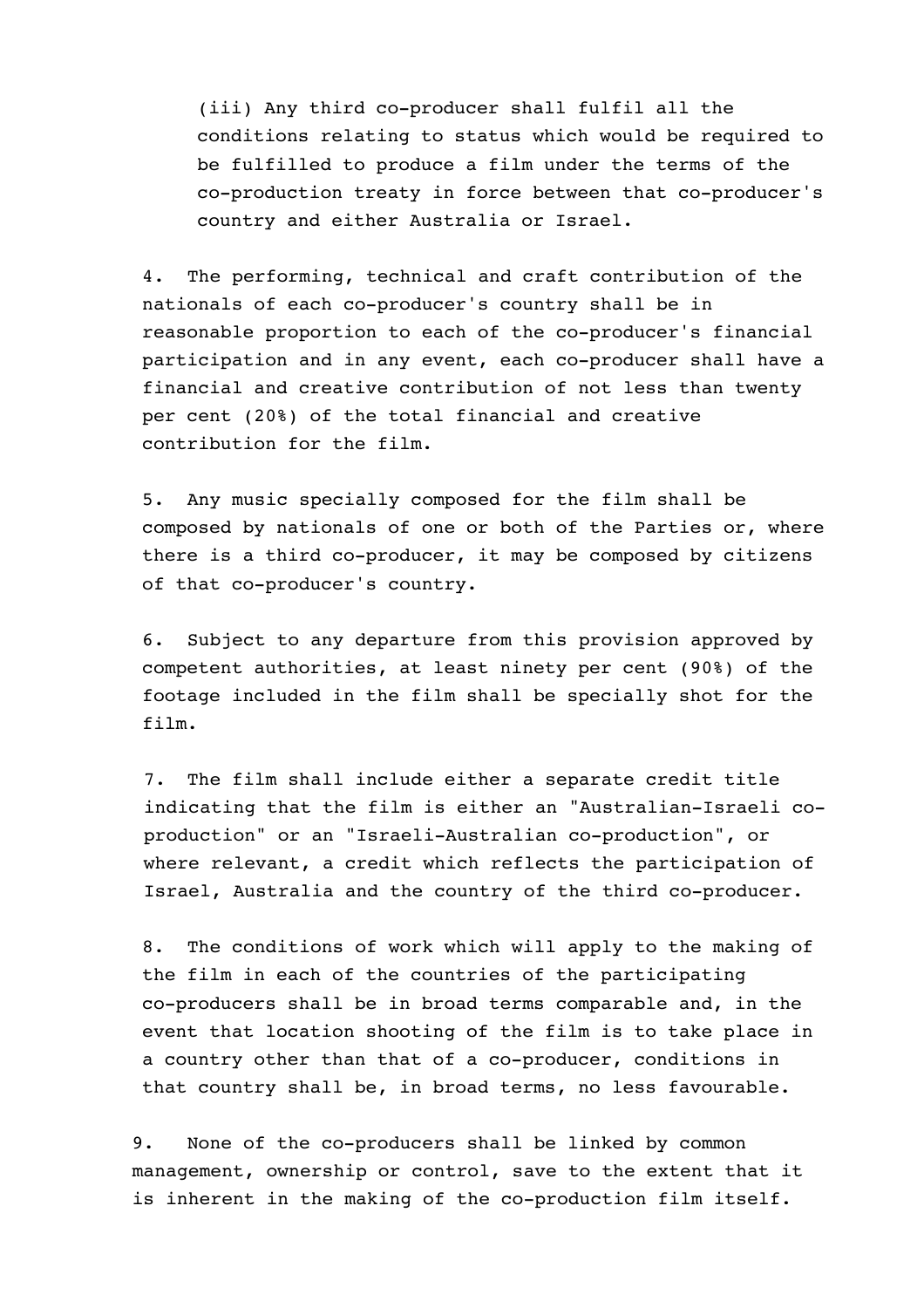**10. There shall be a contract or contracts governing the making of the film which shall**

## **(i) provide that:**

- **(a) a co-producer may not assign or dispose of the benefits referred to in Article 4 except to a natural or a legal person who is a national of or established in that co-producer's country;**
	- **(b) a sufficient number of copies of the final protection and reproduction material used in the production shall be made for all the coproducers;**
- **(c) each co-producer shall be the owner of a copy of the protection and reproduction material and shall be entitled to use it to make the necessary reproductions;**
- **(d) each co-producer shall have access to the original production material in accordance with any conditions set down in the contract;**

**(ii) set out the financial liability of each co-producer for costs incurred:**

- **(a) in preparing a project which is refused conditional approval as a co-production film by the competent authorities;**
- **(b) in making a film which has been given such conditional approval and fails to comply with the conditions of such approval; or**
- **(c) in making an approved co-production film, permission for whose public exhibition is withheld in any of the countries of the coproducers;**